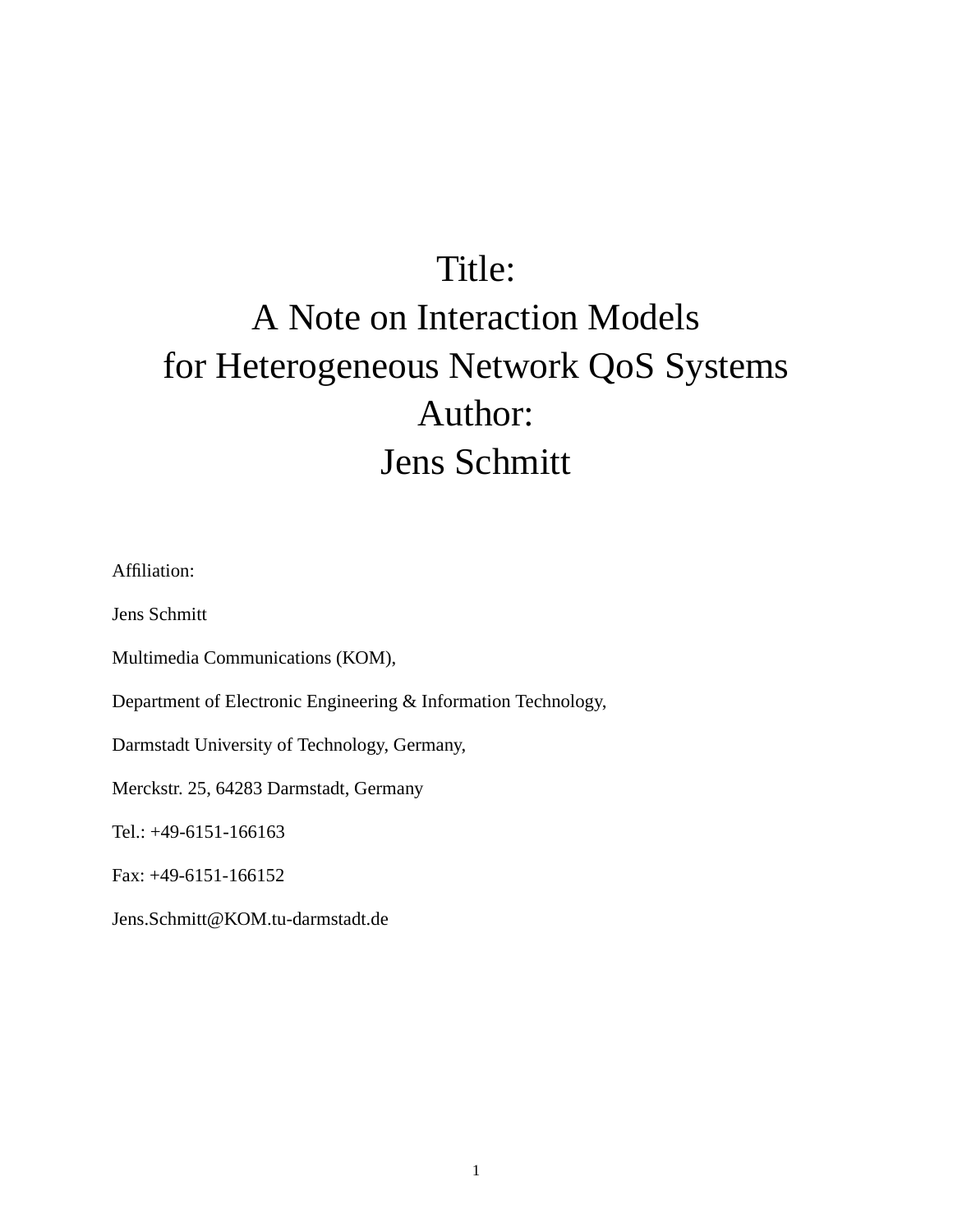## A Note on Interaction Models for Heterogeneous Network QoS Systems

#### Jens Schmitt

Abstract: A homogeneous solution to provide end-to-end network Quality of Service (QoS) within the inherently heterogeneous Internet is not in sight. Therefore, the basic interaction models for heterogeneous network QoS systems are discussed and a case for an overlay model is made which is substantiated by weakening its main counter-argument - scalability.

**Introduction:** Heterogeneity in network QoS systems comes in manifold forms. Yet, as the only interesting scope of service to the user is a seamless end-to-end communication, this heterogeneity must be mapped into interaction models between the heterogeneous systems. The central component of interworking between different QoS systems is the *edge device*. Edge devices are located at the borders between network QoS systems and mediate between the different characteristics and mechanisms of these systems. Very frequently QoS systems are layered on top of each other. This kind of interaction is therefore given special attention.

**Communication Patterns & Edge Devices:** The basic scenarios and building blocks for the interworking of two different QoS systems lying on an end-to-end transmission path of a distributed application are depicted in [Figure 1](#page-7-0). Two communication patterns or data transmission types can be distinguished. In data transmission type A, sender and receiver are both connected to QoS system I but this system is overlaid on top of QoS system II. The resulting interaction between the QoS systems I and II is therefore called *overlay model*. For a data transmission of type B, the sender is connected to QoS system I while the receiver is connected to QoS system II. This kind of interaction between the QoS systems is denoted as *peer model*.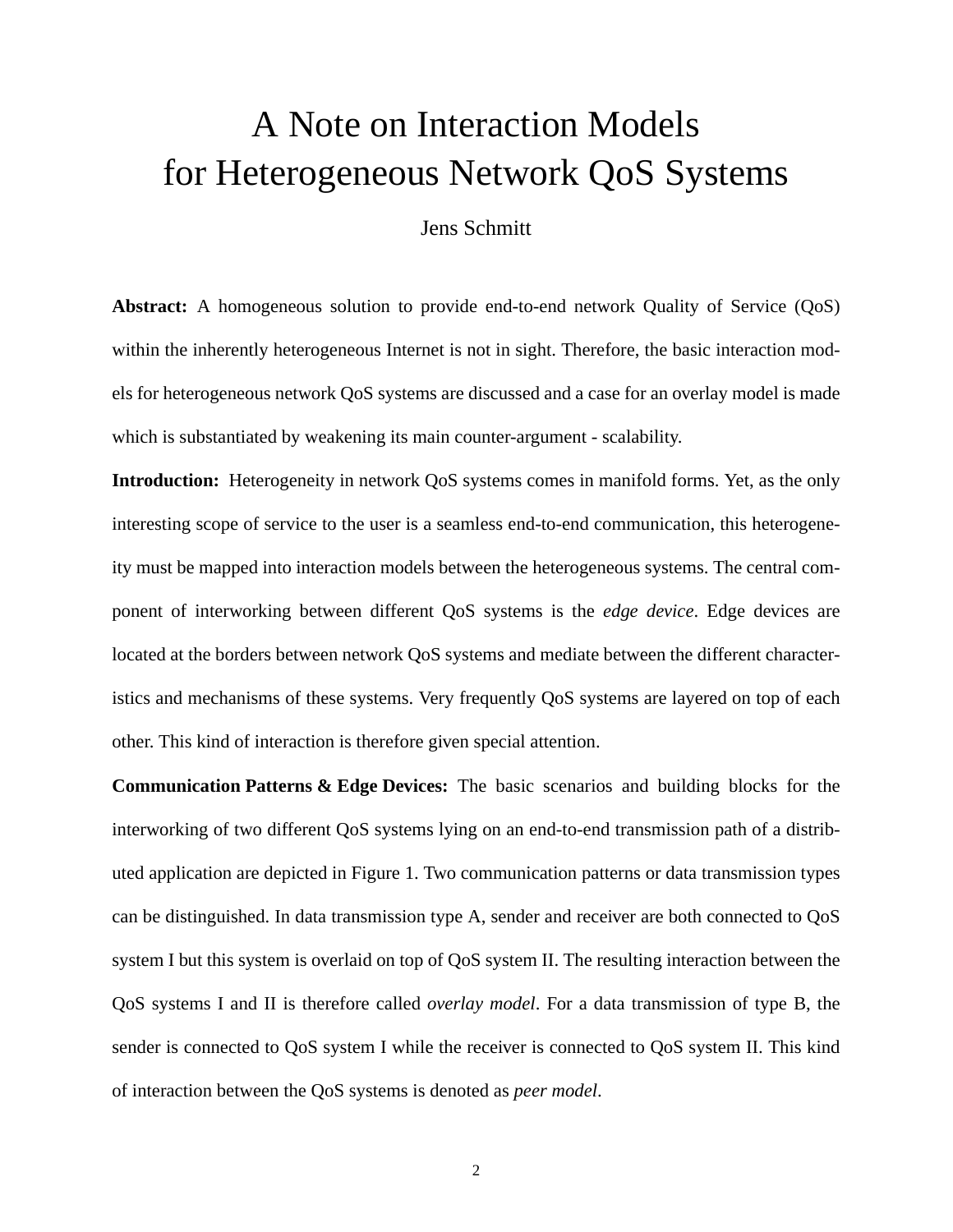As illustrated in [Figure 1,](#page-7-0) the central components for the interaction between different QoS systems are so-called edge devices. These "know" both QoS systems and can therefore mediate between different QoS architectures or strategies. For the overlay model they always appear in pairs as ingress and egress edge devices, thus effectively establishing a *QoS tunnel* through another (transit) QoS system.

**Interaction Models:** Let us return to the interaction models that have been identified above by looking at different communication patterns: the overlay and the peer model (see again [Figure 1](#page-7-0)). The peer model is the more general of both as the overlay model could be decomposed into two peer interactions. However, it is easy to see that the peer model involves much more complexities than the overlay model, especially if the data forwarding technologies of the QoS systems are different. For example, if one of the peering QoS systems uses ATM and the other one uses RSVP/ IntServ, then very basic communication system functionality like data forwarding, routing, and addressing needs to be *translated* between the two systems whereas for the overlay model a *mapping* is sufficient to establish a QoS tunnel. Obviously, the coupling between different QoS systems is much looser in the overlay model than in the peer model. This is usually regarded as a good characteristic of any system design which essentially leads to the conclusion that the overlay model is the more elegant solution. For an extensive discussion of peer vs. overlay models for the specific interaction between the RSVP/IntServ and ATM QoS architectures, see [1].

**Layered QoS Systems:** Due to the complexities of the peer model we restrict our view to layered QoS systems. Furthermore, we argue that a situation where the peer model is applicable can usually be easily resolved by adding a minimal convergence layer to end-systems. A simple example of this is IP/ATM interworking for best-effort data forwarding, where an ATM-attached host runs Classical IP over ATM [2] instead of a solution where edge devices are acting as gate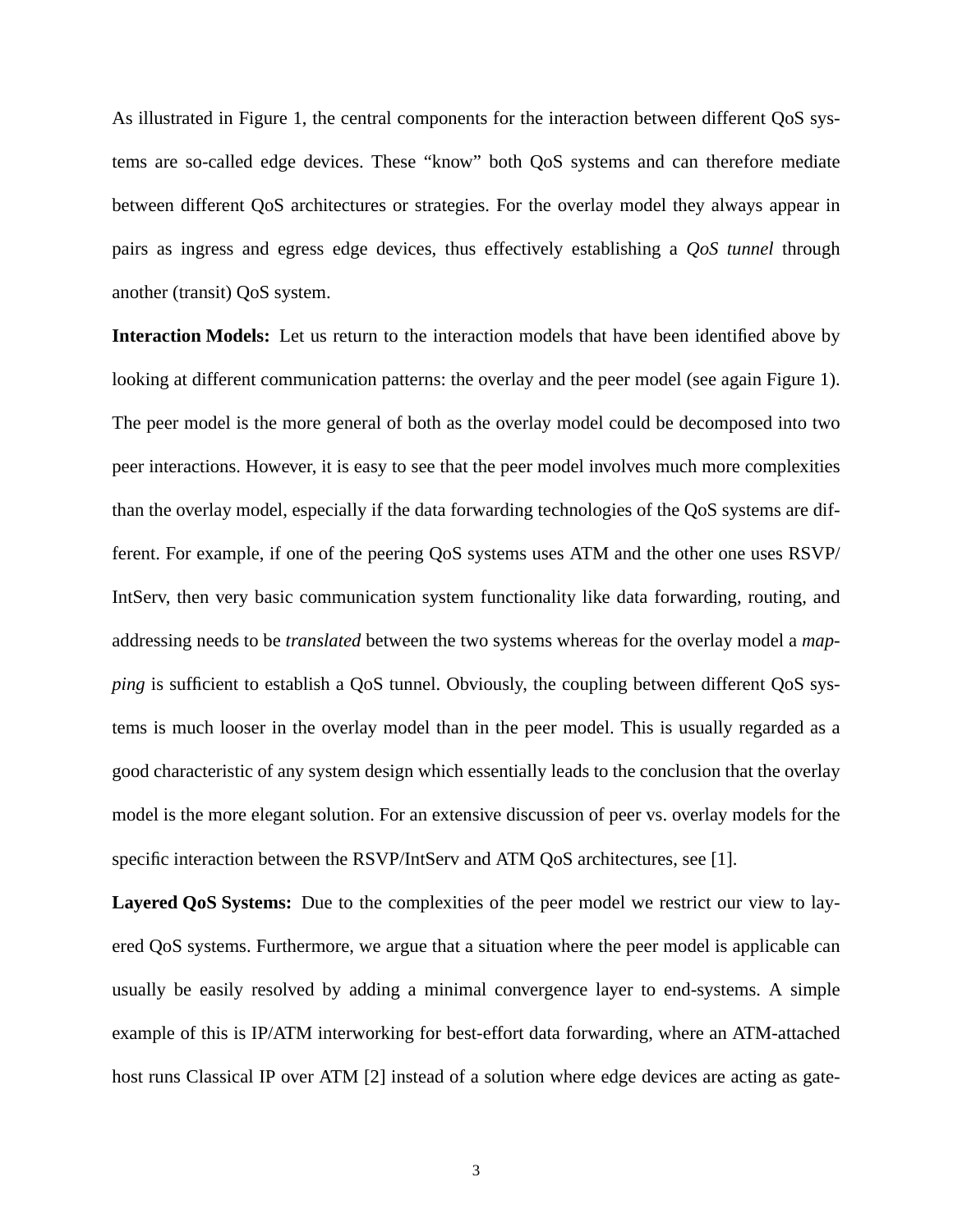ways which are doing a full translation between the different communication systems. As a further example, in the case of heterogeneous network QoS systems this minimal convergence layer could be formed by an extended RSVP as a general signalling interface and thus a minimal glue between different QoS systems. Such a model has been described in [3].

There is one potential drawback of layered QoS systems that is often put forward in discussions about overlay models - *scalability*. Let us look at that in more detail since it has been raised as main counter-argument against the overlay model [4].

**Scalability of Layered QoS Systems:** In general for layered QoS systems, if the underlying system becomes large, then it has to keep track of many "associations" between edge devices. More specifically, the number of associations grows quadratically in the number of edge devices. By associations we mean, e.g., traffic trunks between edge devices but it could also be RSVP state as described in [4], where it is argued that RSVP is not suited for backbone usage because of its  $N^2$ property, which is due to the fact that RSVP state is depending on sender and receiver. For the purpose of our discussion let us assume associations are bidirectional traffic trunks or QoS tunnels between pairs of edge devices. Thus, if we have *N* edge devices, we have in the worst-case  $T = N/2 \times (N-1)$  traffic trunks. So, it can be seen that the traffic trunking problem exhibits the  $N^2$  problem for the underlying QoS system. However, a solution to this potential scalability problem of the overlay model is the introduction of cooperation between edge devices by establishing so-called *trunking groups*. For these trunking groups, it applies that edge devices within a trunking group can establish direct trunks with each other whereas for communication between different trunking groups a route via a *trunking group leader* (which needs to be elected by some protocol mechanism during setup of the edge devices) must be taken. Let *n* be the number of trunking groups. Obviously, through the structure introduced by trunking groups, the overall num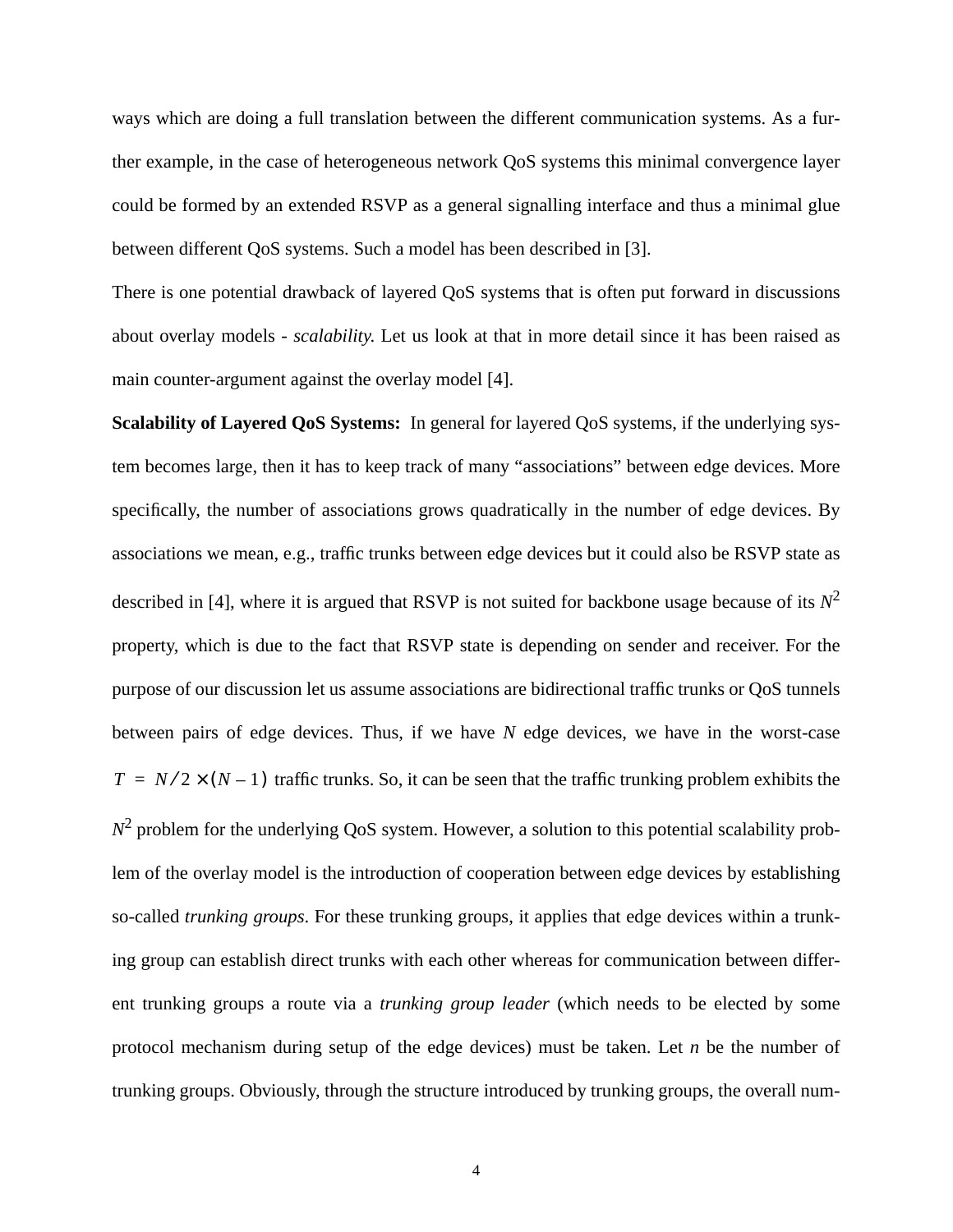ber of trunks (*T*) can be reduced. The following theorem states how much can be gained by an optimal coordination between edge devices with respect to the worst-case complexity of the trunking problem.

**Theorem 1:** Optimal coordination between *N* edge devices reduces the worst-case complexity of the trunking problem from  $O(N^2)$  to  $O(N^{4/3})$ . The optimal number of trunk groups is approximately  $\sqrt[3]{N^2/2}$ .

**Proof:** It is easy to show that equally sized trunk groups are optimal with respect to the overall number of trunks. Therefore the number of trunks of the coordinated system with *n* trunking groups is

$$
T(n) = \frac{n}{2}(n-1) + n\left(\frac{N}{2n}\left(\frac{N}{n}-1\right)\right) = \frac{n}{2}(n-1) + \frac{N}{2}\left(\frac{N}{n}-1\right)
$$
(1)

 $T(n)$  shall be minimized, therefore we solve the equation

$$
T'(n) = n - \frac{N^2}{2n^2} - \frac{1}{2} = 0 \Leftrightarrow 2n^3 - n^2 - N^2 = 0 \quad \forall n > 0,
$$
 (2)

which solution is the minimum since  $T''(n) = 1 + \frac{N^2}{2} > 0 \quad \forall n > 0$ .  $= 1 + \frac{N}{n^3} > 0 \quad \forall n > 0$ 

The only solution (since the discriminate is greater than 0) to (2) is

$$
n^{opt} = \frac{1}{3} + \sqrt[3]{\alpha + \sqrt{\alpha^2 + \frac{1}{46656}} + \sqrt[3]{\alpha - \sqrt{\alpha^2 + \frac{1}{46656}}}} \text{ with } \alpha = \frac{1}{4} \left( N^2 + \frac{2}{216} \right) \tag{3}
$$

An accurate approximation is therefore given by

$$
n^{opt} \approx \sqrt[3]{N^2/2} \tag{4}
$$

which proves the second part of the theorem.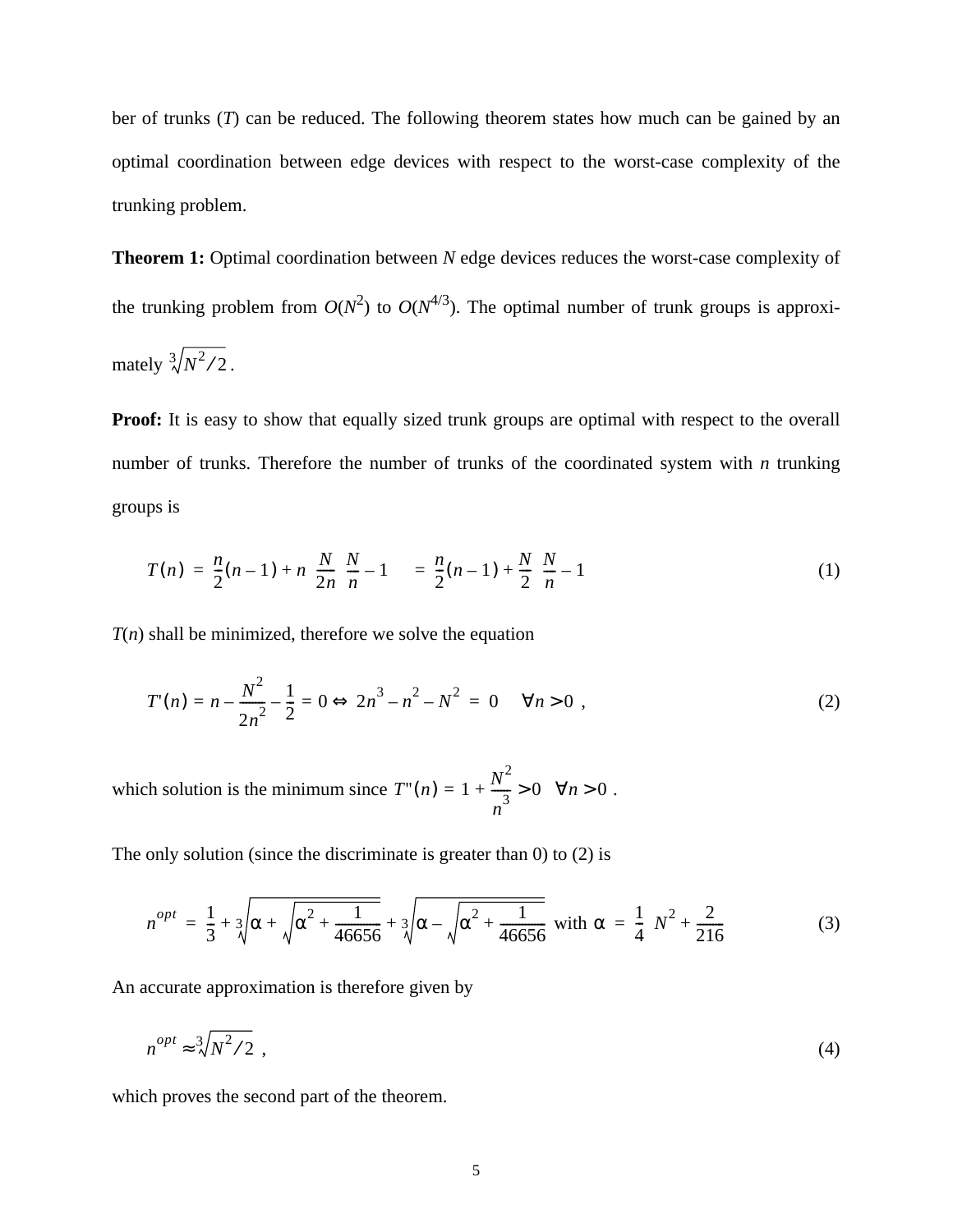The first part is obtained by calculating  $T(n^{opt})$ 

$$
T(n^{opt}) = \sqrt[3]{N^4} \left( \sqrt[3]{\frac{1}{32}} + \sqrt[3]{\frac{1}{4}} \right) - \sqrt[3]{\frac{N^2}{2}} - \frac{N}{2} = O(N^{4/3})
$$
\n(5)

■

In [Figure 2,](#page-8-0) the growth of the overall number of trunks over the underlying QoS system is shown for different numbers of edge devices. If it is found that even the coordinated scheme is not scalable enough, then the procedure can be applied recursively to obtain a further reduction of the worst-case scalability.

**Summary:** In a general discussion on the respective architectural merits of the overlay and peer model for the interaction between heterogeneous network QoS systems we concluded that the overlay model is the more elegant solution. However, the overlay model is often criticised for its scalability characteristics. By means of a basic analysis it was illustrated that these concerns are not necessarily a problem if edge devices are allowed to cooperate since thus its complexity growth can be decreased from  $O(N^2)$  to  $O(N^{4/3})$ .

#### **References:**

- [1] J. Schmitt, L. C. Wolf, M. Karsten, and R. Steinmetz. A Taxonomy of Interaction Models for Internet and ATM Quality of Service Architectures. *Telecommunication Systems Journal*, 11(1-2):105–125, January 1999.
- [2] M. Laubach and J. Halpern. Classical IP and ARP over ATM. Proposed Standard RFC 2225, April 1998.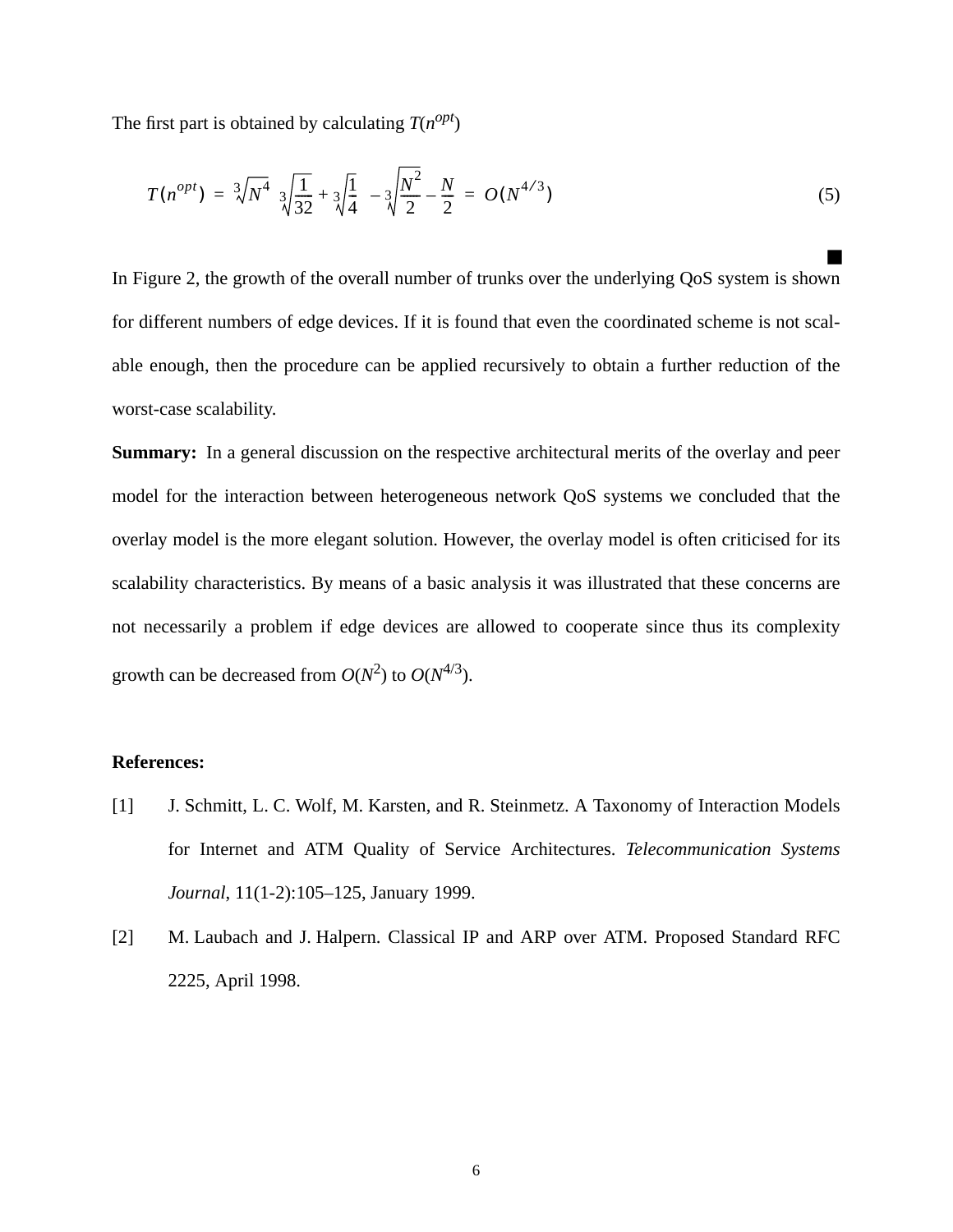- [3] M. Karsten, J. Schmitt, N. Berier, and R. Steinmetz. On the Feasibility of RSVP as General Signalling Interface. In *Proceedings of Quality of future Internet Services Workshop (QofIS 2000),* pages 105–116. Springer LNCS, September 2000.
- [4] P. Pan, E. Hahne, and H. Schulzrinne. BGRP: A Tree-Based Aggregation Protocol for Inter-domain Reservations. *Journal of Communications and Networks*, 2(2):157–167, June 2000.

### **Figures:**

- Figure 1: Communication patterns and interaction models.
- Figure 2: Coordination of edge devices.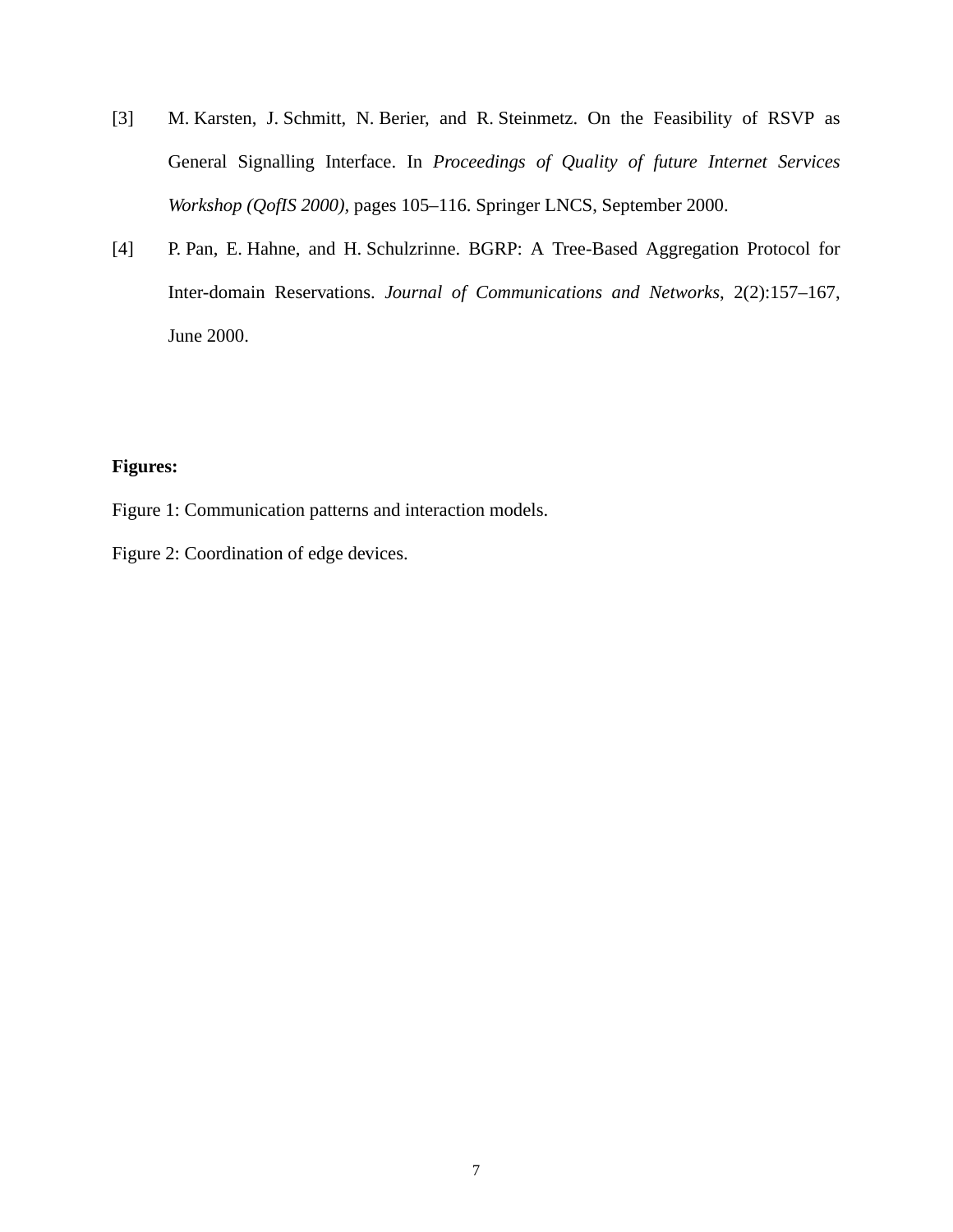<span id="page-7-0"></span>

Figure 1: Communication patterns and interaction models.